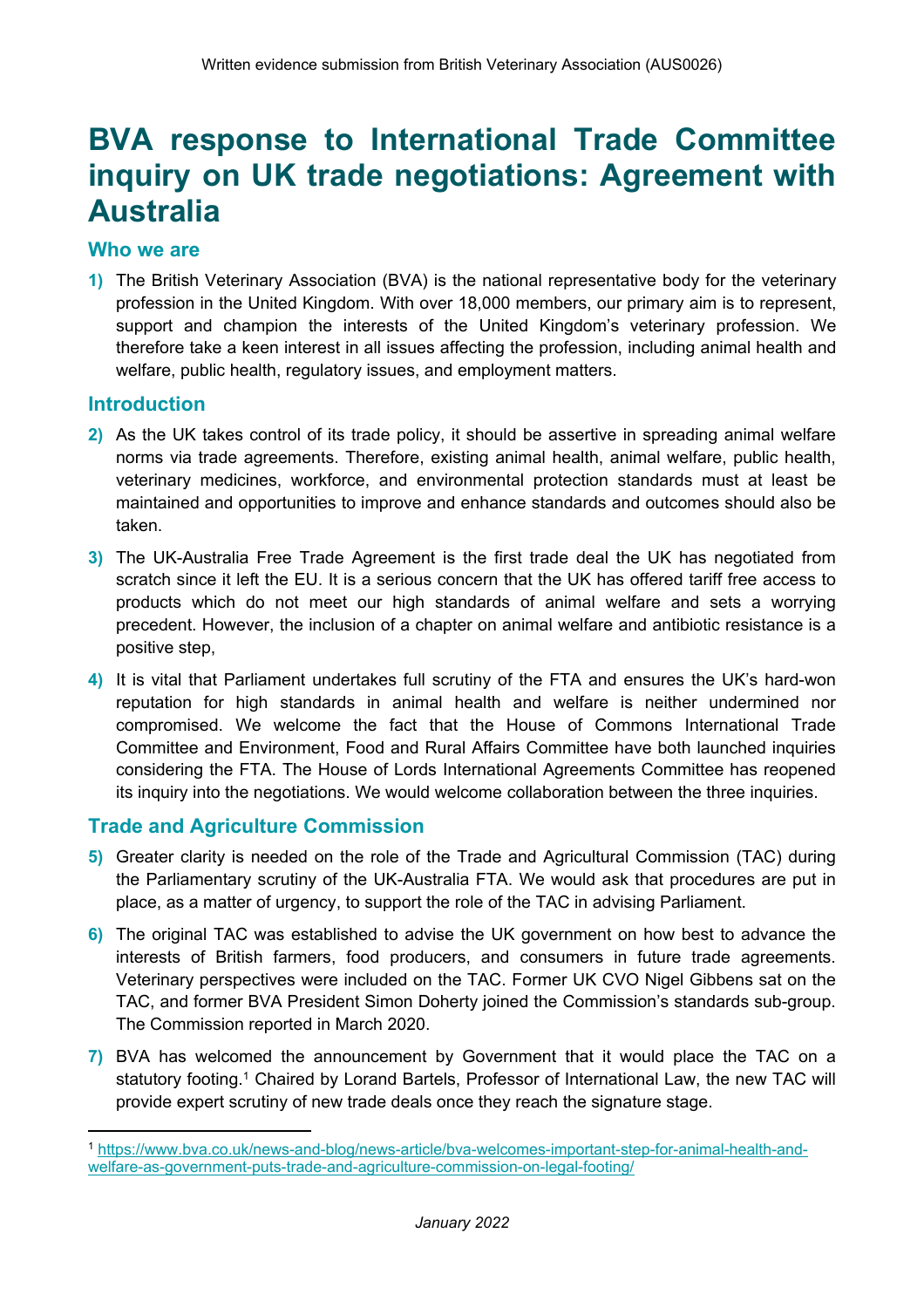**8)** The new TAC was announced on 21 October 2021. Nearly three months later, it is still not clear that the TAC is ready to provide robust scrutiny of the UK-Australia FTA. It is vital that government clearly establishes how the TAC will operate and provide its analysis to Parliament ahead of the introduction of the UK-Australia FTA. The Government should ensure that the TAC is given the time it needs to carefully scrutinise the free trade deal with Australia, and subsequent FTAs such as any potential deal with the GCC, and to advise Parliament in a timely manner.

# **Tariff reduction and standards**

- **9)** Animal welfare is a global concern and ensuring the health and welfare of sentient animals is important as a marker of social progress, as well as for the role it plays in achieving other sustainability objectives. UK citizens see value in the welfare of farmed animals. Veterinary surgeons, as qualified professionals who play an essential role in the operation of international trade, want to see a high standard of animal health, welfare and food hygiene prioritised within any trade negotiations and deals including those with Australia.
- **10)** The FTA sets out a process to remove tariffs and quotas on a range of agricultural products entering the UK over a 15-year period. The implication of a transition period is that this will give UK farmers time to adjust. However, for the relevant sectors (beef, sheep meat, and dairy) sizeable tariff-free quotas will be available for Australian imports from year one, and they grow quickly before being effectively eliminated in year 10, with only a few safeguards in place for 5 years. It is disappointing that the government has decided to offer tariff and quota-free access to the larger UK market of consumers while not securing any firm commitments from Australia to improve its animal welfare standards in return. The impact this would have on our farmers has been well set out by the UK's farming unions.<sup>2</sup>
- **11)** Animal welfare standards diverge significantly between the UK and Australia. Defra and the relevant devolved administrations of the UK act in accordance with the guiding principles of the World Organisation for Animal Health - the OIE - with all eight points of the OIE's Guiding Principles for Animal Welfare incorporated by legislation, including through the Animal Welfare Act 2006, the Animal Health and Welfare Act 2006 (Scotland) and the Welfare of Animals Act (Northern Ireland) 2011. In comparison, the lack of a national strategy for animal welfare in Australia acts as a barrier for full implementation of OIE standards and continual improvement.<sup>3</sup>
- **12)** Although Australia is working towards converting the Model Codes of Practice into Australian Animal Welfare Standards and Guidelines aimed at harmonising and streamlining livestock welfare legislation, progress has been slow and concerns have been raised that the development of the standards are being unduly influenced by industry. Extreme confinement systems for pigs and poultry are still permitted.
- **13)** The recently published BVA position on the welfare of animals at slaughter recommends that "all animals should be effectively stunned before slaughter to render them unconscious and therefore insensible to pain, distress, fear and suffering."<sup>4</sup> In the UK it is a statutory requirement for all animals to be effectively stunned before slaughter in the UK, there is a derogation in

<sup>2</sup> [https://www.nfuonline.com/media-centre/releases/the-nfu-has-responded-to-the-uk-and-australia-trade](https://www.nfuonline.com/media-centre/releases/the-nfu-has-responded-to-the-uk-and-australia-trade-deal/%20)[deal/](https://www.nfuonline.com/media-centre/releases/the-nfu-has-responded-to-the-uk-and-australia-trade-deal/%20) [https://www.ufuni.org/news/ufu-comment-on-uk-australia-trade-deal](https://www.ufuni.org/news/ufu-comment-on-uk-australia-trade-deal%20)

<https://www.fuw.org.uk/en/news/14516-concerns-over-australia-and-other-trade-deals-well-founded-says-fuw> <https://www.nfus.org.uk/news/news/australia-trade-deal>

<sup>3</sup> <https://api.worldanimalprotection.org/country/australia>

<sup>4</sup> <https://www.bva.co.uk/media/3664/full-position-bva-position-on-the-welfare-of-animals-at-slaughter.pdf>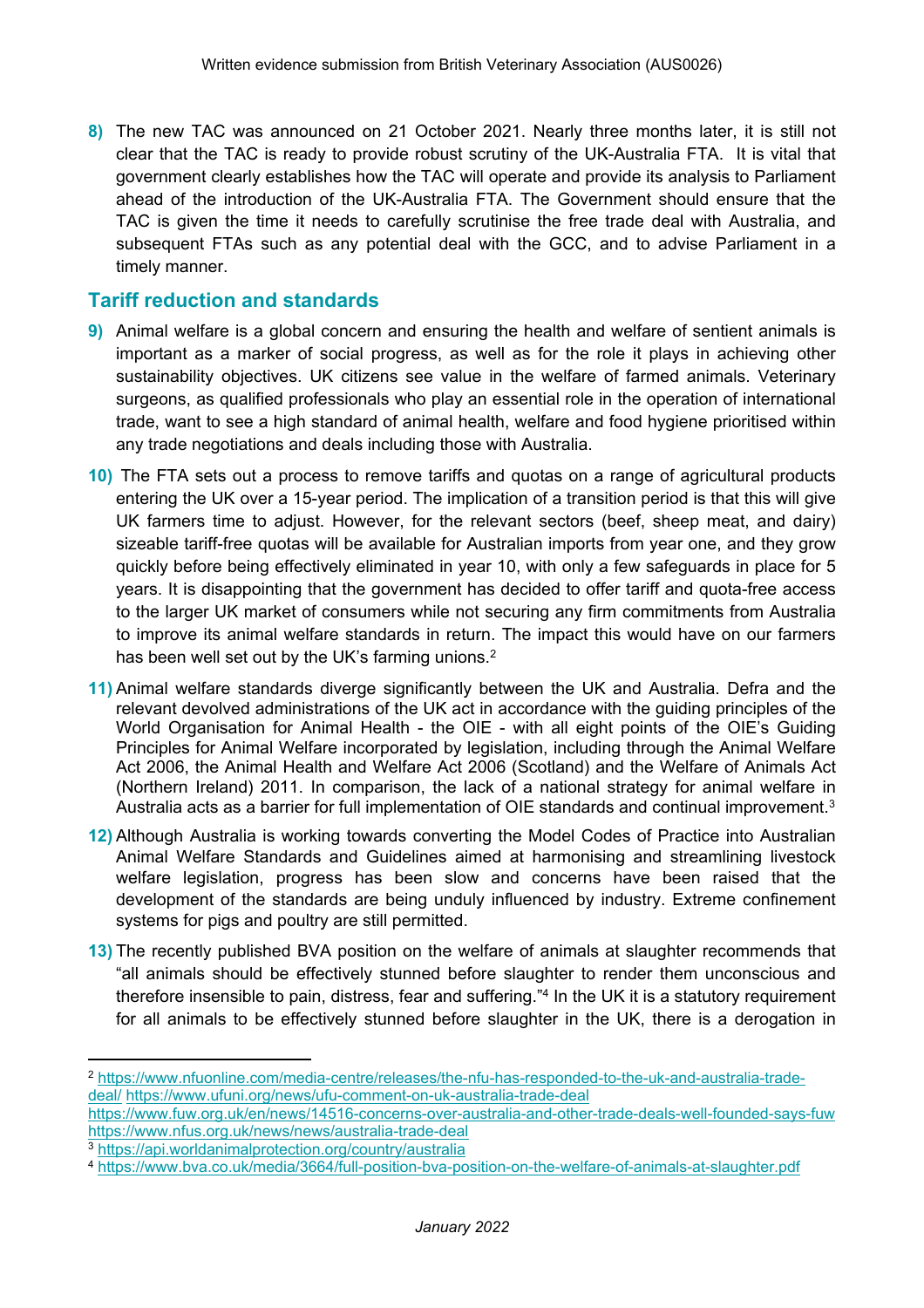place to permit slaughter without stunning for slaughter in accordance with religious rites which provides for non-stun slaughter where food is intended for the consumption of Jews and Muslims.

- **14)** At present the slaughter of non-stunned animals remains allowed in all States and Territories in Australia. The Model Code of Practice for Domestic Poultry requires that 'birds must be slaughtered in a manner that minimises handling and stress' but it is not mandated that birds shall be stunned before being slaughtered.<sup>5</sup>
- **15)** In Australia, sheep raised for wool are commonly subjected to a painful procedure called mulesing, where flaps of skin from around a lamb's breech and tail are cut off using sharp shears to reduce the risk of flystrike. Mulseing has never been practised in the UK. The practice is used mainly in the Merino breed and breeding to reduce the need for mulesing is a long-term aim. Merinos are crossed with other breeds for meat production, so the welfare concerns are not limited only to wool production. RSPCA Australia<sup>6</sup> is opposed to mulesing and some clothing brands have ceased using Australian wool due to welfare concerns. However, there is still opposition to a complete ban.
- **16)** The use of analgesia (pain relief) during the mulesing procedure is inconsistent. Rules differ between states. There are best practice guidelines produced by Meat and Livestock Australia (MLA) which include advice on use of analgesia and accreditation of contractors undertaking the procedure.<sup>7</sup> However, there is no data on adoption of the guidelines.
- **17)** In 2008, the Australian Wool Exchange (through which around 90% of Australian wool is sold) introduced the National Wool Declaration (NWD).<sup>8</sup> This declaration allows wool growers to voluntarily communicate the mulesing status of their sheep to wool buyers at auction. In July 2021 national percentage of bales with mulesing status declared was 74%. The percentage declared 'non mulesed' and 'ceased mulesed' was 15% and 4% respectively and the percentage of bales declared that pain relief was used was 41%.<sup>9</sup>
- **18)** The use of some Hormonal growth promoters (HGPs) in beef is approved in Australia. In the UK, the use of growth promoters is banned, and pharmacological hormones are restricted for clinical use only.
- **19)** Within the UK, Australian products would become indistinguishable from UK produce, jeopardising the ability of exporters to trade using the good reputation of the UK as a high animal health and welfare producer. This would increase the risk that goods leaving the UK would fail to meet EU standards. Consequently, there would be a need for additional risk-based checks on Great British goods entering the EU Single Market, and potentially Northern Ireland. This would place additional delays on producers selling into the EU.
- **20)** As a matter of urgency, Government should adopt the recommendations of the first TAC. Core standards should be developed before the UK offers tariff-free access to its market. Consideration needs to be given to how the UK would determine a standard as being

<sup>5</sup> <https://api.worldanimalprotection.org/country/australia>

<sup>6</sup> [https://kb.rspca.org.au/knowledge-base/what-is-the-rspcas-view-on-mulesing-and-flystrike-prevention-in](https://kb.rspca.org.au/knowledge-base/what-is-the-rspcas-view-on-mulesing-and-flystrike-prevention-in-sheep/)[sheep/](https://kb.rspca.org.au/knowledge-base/what-is-the-rspcas-view-on-mulesing-and-flystrike-prevention-in-sheep/)

<sup>7</sup> [https://www.mla.com.au/research-and-development/animal-health-welfare-and-biosecurity/husbandry/tail](https://www.mla.com.au/research-and-development/animal-health-welfare-and-biosecurity/husbandry/tail-docking-and-mulesing/)[docking-and-mulesing/](https://www.mla.com.au/research-and-development/animal-health-welfare-and-biosecurity/husbandry/tail-docking-and-mulesing/)

 $8$  Australian Wool Exchange – AWEX (2017) National Wool Declaration Frequently Asked Questions. Australian Wool Exchange Limited, June 2017.

<sup>9</sup> <https://www.awex.com.au/market-information/mulesing-status>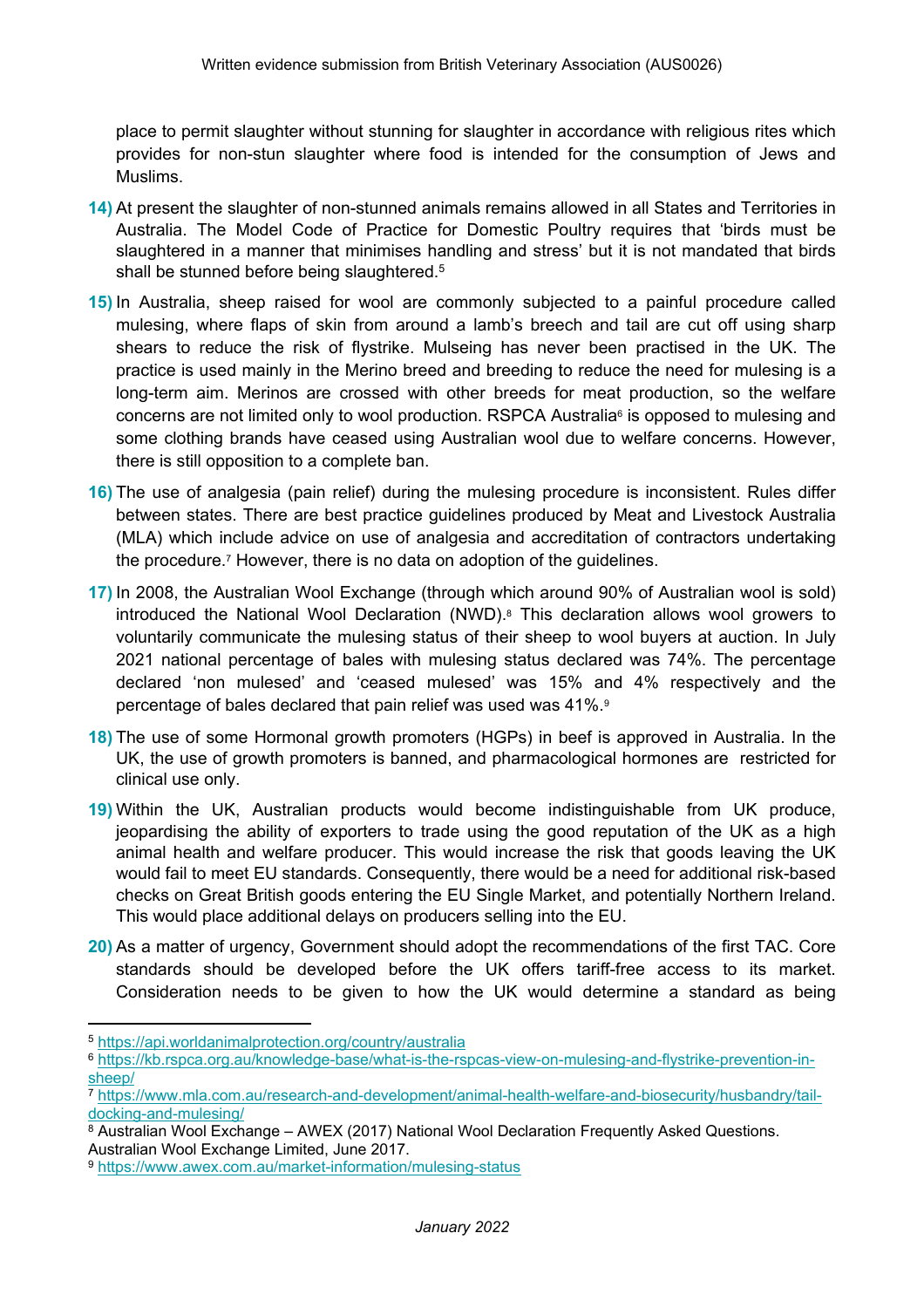equivalent to these core standards. It will be vital to have engagement with the veterinary profession in developing these standards This will require a system requiring checks and continuous monitoring such as the existing EU FVO Audit Inspection system.

# **Chapter on animal welfare and antimicrobial resistance (AMR)**

- **21)** The FTA contains a standalone chapter on animal welfare and antimicrobial resistance (AMR). BVA has called for the UK to be ambitious with the incorporation of these in our submissions to government. It is therefore welcome to see one, and indeed the first time Australia has incorporated such a chapter in any trade deal. However, the aspiration of the chapter is limited, especially as the UK will have already given away any leverage in the form of tariff-free market access. There are welcome words around general cooperation on welfare and AMR.
- **22)** This chapter contains a non-regression commitment on animal welfare standards. However, a commitment to not regress from current standards would be more welcome if we were assured by Australia's current welfare standards. Animal welfare standards diverge significantly between the UK and Australia. There are concerns that practices utilised in Australia, would fail to meet the standards expected in the UK or across the EU.
- **23)** The FTA would see the parties establish a Joint Working Group on Animal Welfare. As can be seen above there is considerable scope for the UK to engage with Australia on animal welfare issues. Therefore, the membership of this working group will be important. We would ask the UK government to consider the balance of expertise it proposes for the group. Defra, as the UK Government department with responsibility for animal welfare should lead on this process. The involvement of veterinary surgeons will be essential.

## **Sanitary and Phytosanitary (SPS) measures**

- **24)** Imports of both animals and animal products may carry pathogens that can represent a threat to UK public health and the health of livestock, wildlife and pet animals. Sanitary and phytosanitary (SPS) measures are those measures to protect humans, animals, and plants from diseases, pests, or contaminants. SPS measures form a vital part of the UK's biosecurity framework and should not be seen solely as a barrier to trade that needs to be overcome. In the broadest sense, biosecurity can be said to cover every aspect of disease control, prevention and treatment, all of which are areas that rely upon the knowledge and skill of veterinary professionals.
- **25)** The great majority of new free trade agreements (FTAs) now contain provisions seeking to simplify SPS trade requirements. SPS issues have often taken centre stage in the most recent and wide-ranging trade agreements.
- **26)** The agreement in principle stated that imports "will still have to meet the same respective UK and Australian food safety and biosecurity standards."<sup>10</sup> This has now been agreed in the final text of the FTA. As such, the UK retains the ability to ban goods based on animal or public health grounds. However, this would not apply to barriers that are based on animal welfare grounds or environmental concerns.
- **27)** The FTA would create a forum where opportunities to simplify SPS requirements or remove barriers can be agreed. This work is often technical and requires professional knowledge,

<sup>10</sup> [https://www.gov.uk/government/publications/uk-australia-free-trade-agreement-negotiations-agreement-in](https://www.gov.uk/government/publications/uk-australia-free-trade-agreement-negotiations-agreement-in-principle/uk-australia-fta-negotiations-agreement-in-principle)[principle/uk-australia-fta-negotiations-agreement-in-principle](https://www.gov.uk/government/publications/uk-australia-free-trade-agreement-negotiations-agreement-in-principle/uk-australia-fta-negotiations-agreement-in-principle)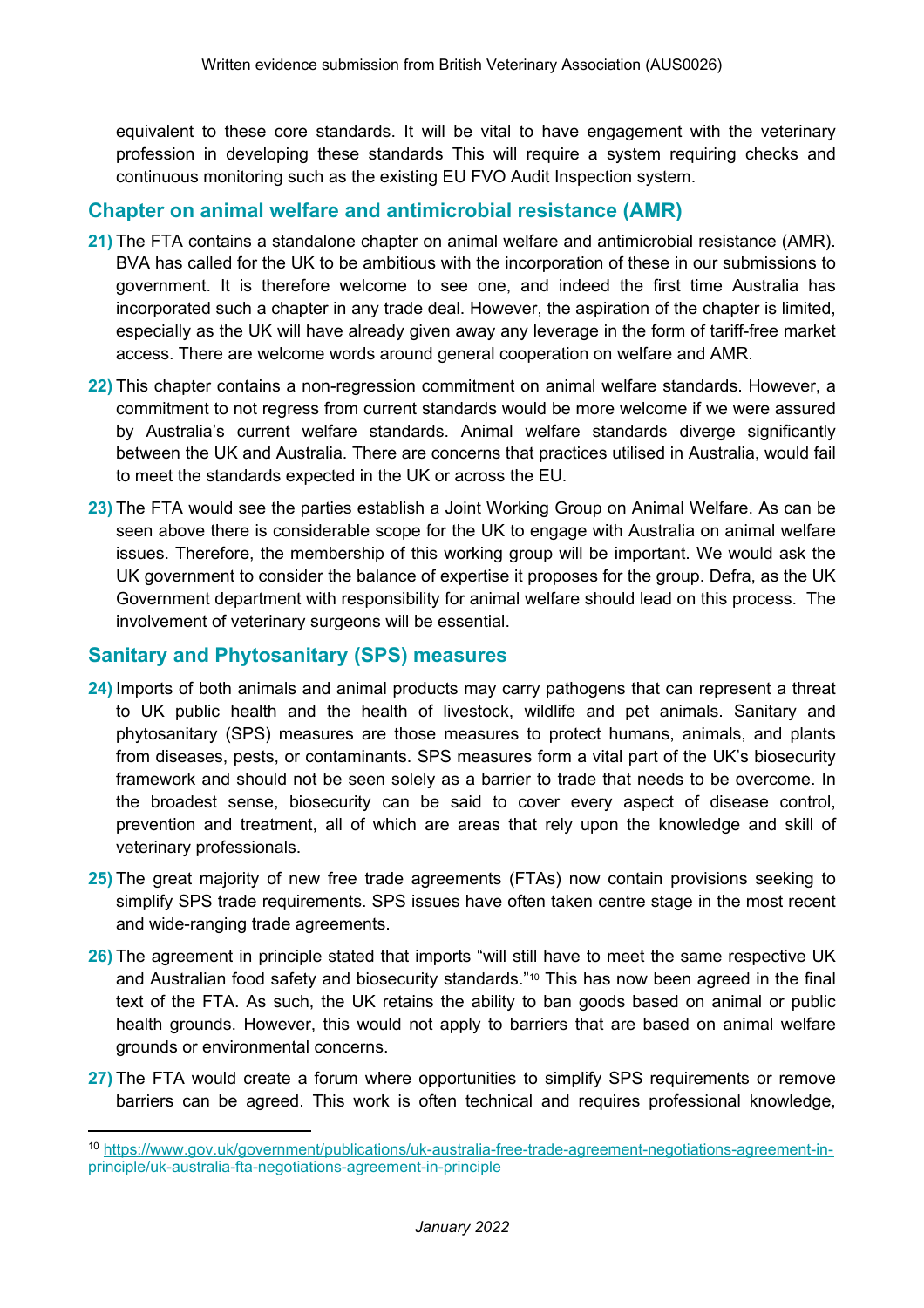hence the importance of veterinary surgeons within the trade sphere. The inclusion of veterinary surgeons as part of trade negotiation teams, trade missions, and within embassies is the norm for many of our trading partners, and we strongly believe the UK should bolster its trade personnel with veterinary surgeons who can provide an unparalleled level of assurance to trading partners.

**28)** To support cooperation on SPS barriers under a new FTA, the UK Government should develop a process whereby vets, farmers and processors are engaged to identify unnecessary SPS barriers. This could form a key component of the UK's ongoing cooperation with Australia on SPS issues.

## **Geographical Indications**

- **29)** In the FTA there is a commitment that if Australia introduces bespoke GI schemes for spirits and agri-foods, the UK will be able to propose GIs for protection, subject to Australia's legal procedures.
- **30)** High animal welfare standards and high environmental standards reinforce the marketability of our produce. So, within its trade policy, the UK Government should look to maximise opportunities to promote high-quality, high-welfare UK produce to export markets, including those products which might benefit from labelling that demonstrates region of origin (e.g. Scottish salmon, Welsh lamb and Yorkshire Wensleydale cheese). This can help secure opportunities for UK farmers and open up new export opportunities. It is therefore welcome to see that FTAs include a provision allowing more British products to receive protected recognition in these markets.

#### **Engagement with the veterinary profession**

- **31)** UK production meets very high standards of animal health, animal welfare and food safety thanks to veterinary surgeons who deploy their expertise across domestic food production, from farm to fork. They also play a unique role in international trade which is recognised around the world. The involvement of veterinary surgeons in international trade protects public health, food safety and animal health and welfare as well as providing assurance to trading partners. Therefore, te inclusion of veterinary advice at all stages of FTA negotiations will serve to facilitate acceptable trade.
- **32)** The UK will require a veterinary workforce with the capability and capacity necessary to facilitate international trade. In particular, the UK must have enough appropriately trained Official Veterinarians (OV) across the food chain to meet the additional demands for export and import certification. If that requirement is not fulfilled, it could present a significant barrier to trade and limit any opportunities for the farming and food sectors that may be found in a new FTA.
- **33)** FTAs contain provisions relating to animal health, animal welfare and public health: areas which fall within the expertise of the veterinary profession. Therefore, it has been disappointing that consultation with the veterinary profession on FTAs has been so limited. DIT held no meeting with the profession prior to the publication of the recent Australian Trade Deal. This is despite the BVA submitting an 8-page consultation response in 2018 highlighting serious concerns about animal welfare in Australian agriculture.
- **34)** This poor engagement has highlighted the need for genuine veterinary input into future trade negotiations. As the UK continues to strike new trade deals with partners around the world,